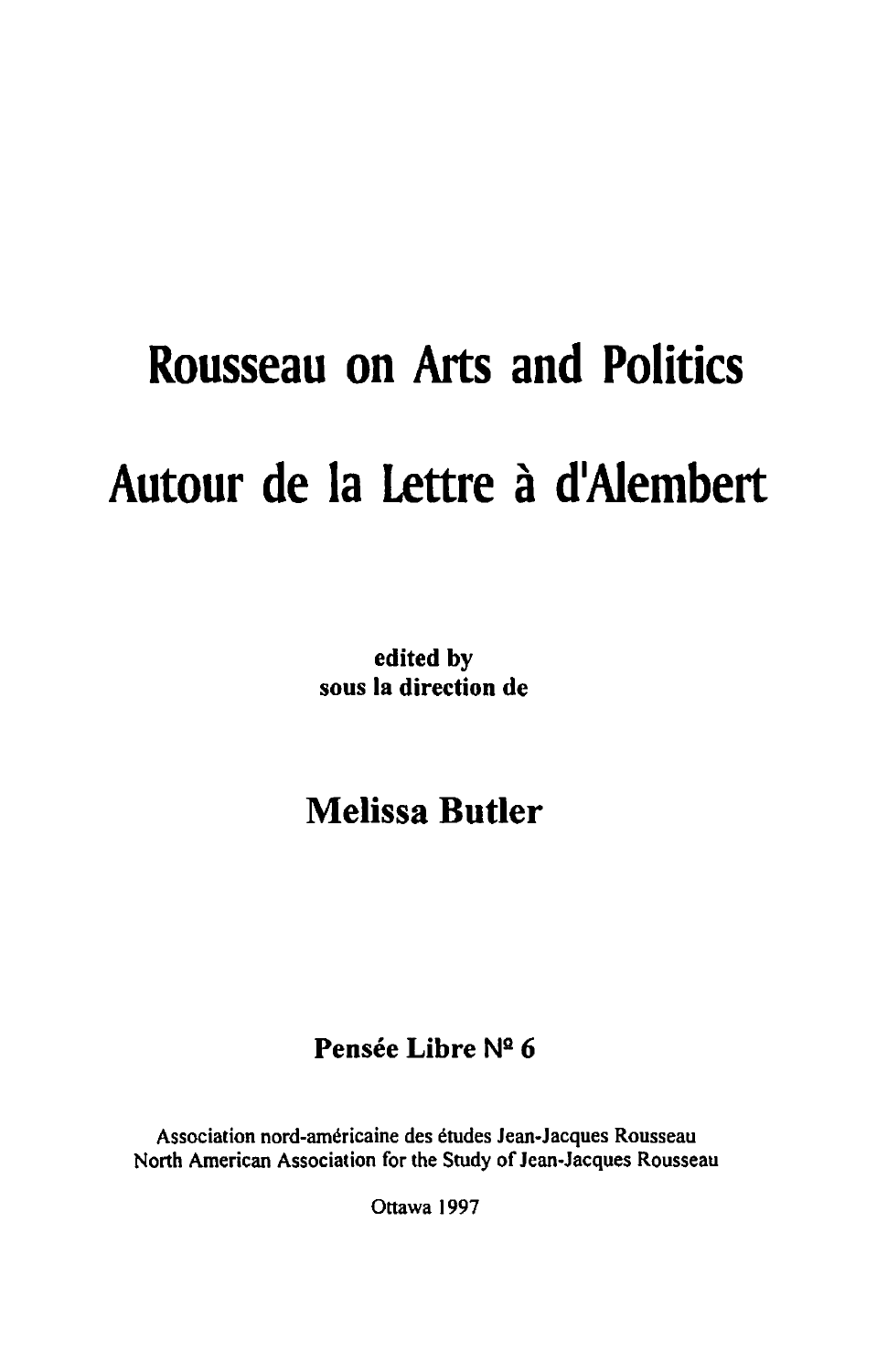#### Performing Nature in the *Letter to* M. *d'A/embert*

When St-Preux remarks upon the natural beauty of Julie's Elysium in Rousseau's novel *Julie, ou la Nouvelle Heelofse,* Julie responds, 'It is true that nature made all this, but under my direction, and there is nothing here I did not arrange'  $(II: 472)$ . Julie's control over this natural environment is absolute, though the signs of her work have been removed. Similarly, Emile's tutor, in raising Emile to be a natural man, has perfect command over Emile's will and identity without Emile being able to discern a trace of this process of manipulation. The tutor is an invisible artist of human nature, as Julie is of her natural environment. Rousseau understands nature as something that can be created and manipUlated by human hands, rather than as an immutable order to which humans are passively subject. Given this surprising fact, we need to question just what Rousseau means when he valorizes the natural and emphasizes the importance of following nature.

Rousseau's nature is not a given order lying outside of culture, but a dynamic, shifting space, which we fashion even as we are fashioned by it. In the *Second Discourse,* we learn that human nature is characterized by its *perfectibility*, and that we are the agents of this process (3: 26;  $III: 142$ ). Thus our nature is intrinsically mutable, and we can direct the shape that it takes. Furthermore, Rousseau reminds us often that we cannot' confound what is natural in the savage state with what is natural in the civil state' *(Emile,* 406; IV: 764). The natural and the created are not opposed, for Rousseau. What is natural may still be alterable, and some natural orders may be better and more worth creating than others.<sup>1</sup>

In order for us to be free and fully human, our will and interests must harmonize with our environment. But this is only possible when our

IRousseau's understanding of nature. as described here. complicates attempts to understand his claims that various states of affairs are natural. For instance. Rousseau attributes sharp differences between the genders to nature'. But from this fact, we cannot conclude with Okin that Rousseau is a gender essentialist who takes gender differences to be inevitable. See Susan Moller Okin. *Women in Western Political Thought*  (Princeton: Princeton University Press. 1979). Nor can we conclude with Penny Weiss that because Rousseau makes normative recommendations concerning the proper roles of the genders. he therefore takes these roles to be constructed *as opposed to* natural. Penny A. Weiss, 'Rousseau, Antifeminism. and Women's Nature,' *Political Theory IS*  (1987), 81-98.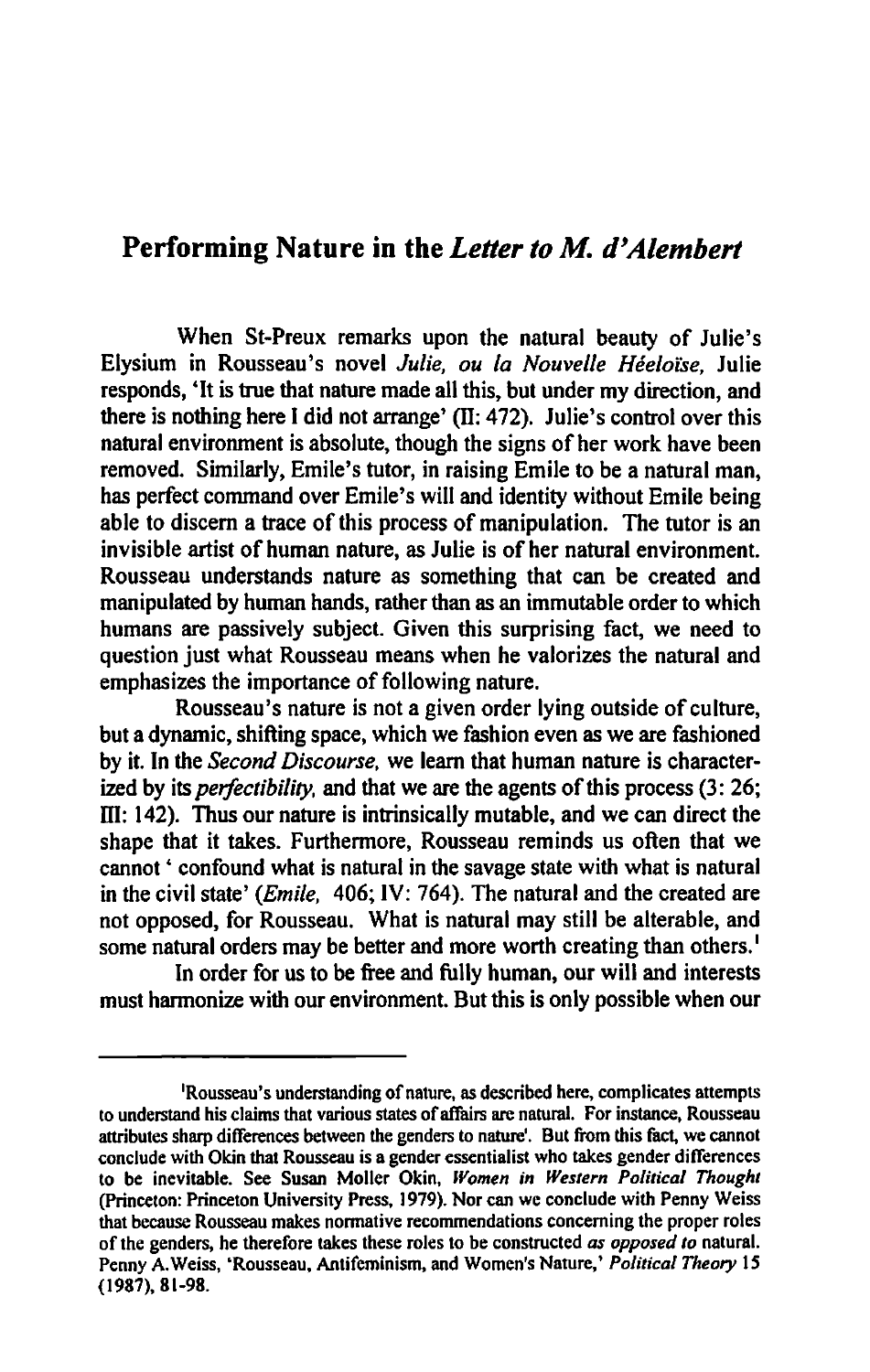natures are manipulated and shaped into a form which enables this harmony. For instance, citizens can be free only when their own will and interests harmonize with the general will. But this requires substantive commonality between citizens, and also that citizens derive their sense of self from their membership in the whole. This identity and commonality must be actively *fostered* by the legislator, who must be capable of changing human nature, so to speak; of transforming each individual, who by himself is a perfect and solitary whole, into a part of a larger whole from which this individual receives, in a sense, his life and his being; of altering man's constitution in order to strengthen it, of substituting a partial and moral existence for the physical and independent existence we have all received from nature. (4: 68; Ill: 381)

Emile is not a citizen, but he too must be fashioned into a being who harmonizes with his environment. His tutor accomplishes this through careful manipulation of the situations Emile encounters, which he uses to mold him into a being with the needs, desires, interests and abilities proper to the environments in which he will find himself. The task of the tutor and the legislator is similar; both design human nature in order to liberate it within the contexts in which it finds itself.

If either the citizen or the independent man are to be free, it must become *second nature* for them to act and will in ways that harmonize rather than conflict with their environment. Their identity must be such that in doing what 'comes naturally,' they also do what is required of them by their surroundings. But this second nature does not distort or hide a stable' first nature'. Nature is always in the process of being molded by human needs, interests and artifice. Rousseau presents the original state of nature as a mythical construct, which' no longer exists,  $\ldots$  perhaps never did exist,  $\ldots$  [and] probably never will exist' (3: 13;  $\text{III}$ ) 123).

To follow nature rather than thwart it, then, is not to succumb to a stable force, for Rousseau. Instead, it is a matter of acting in harmony with a total order, within which individuals can meet their desires and experience themselves as autonomous. Nature is order, though the order of the human realm is constantly changing. Emile has been raised in accordance with nature, although he is a fully constructed being, because his will and abilities harmonize with his environment. Natural gender relations are those which harmonize the needs and abilities of the genders. When a human order is perfectly organized, its members will not even notice that they are subject to that order, for they will act as they should 'naturally,' and hence will experience their will as uninhibited and independent. For instance, M. Wolmar, has so perfectly and totally ordered Clarens that 'at present everything works all on its own, and one enjoys liberty and harmony at the same time' (II: 372). Rousseau uses the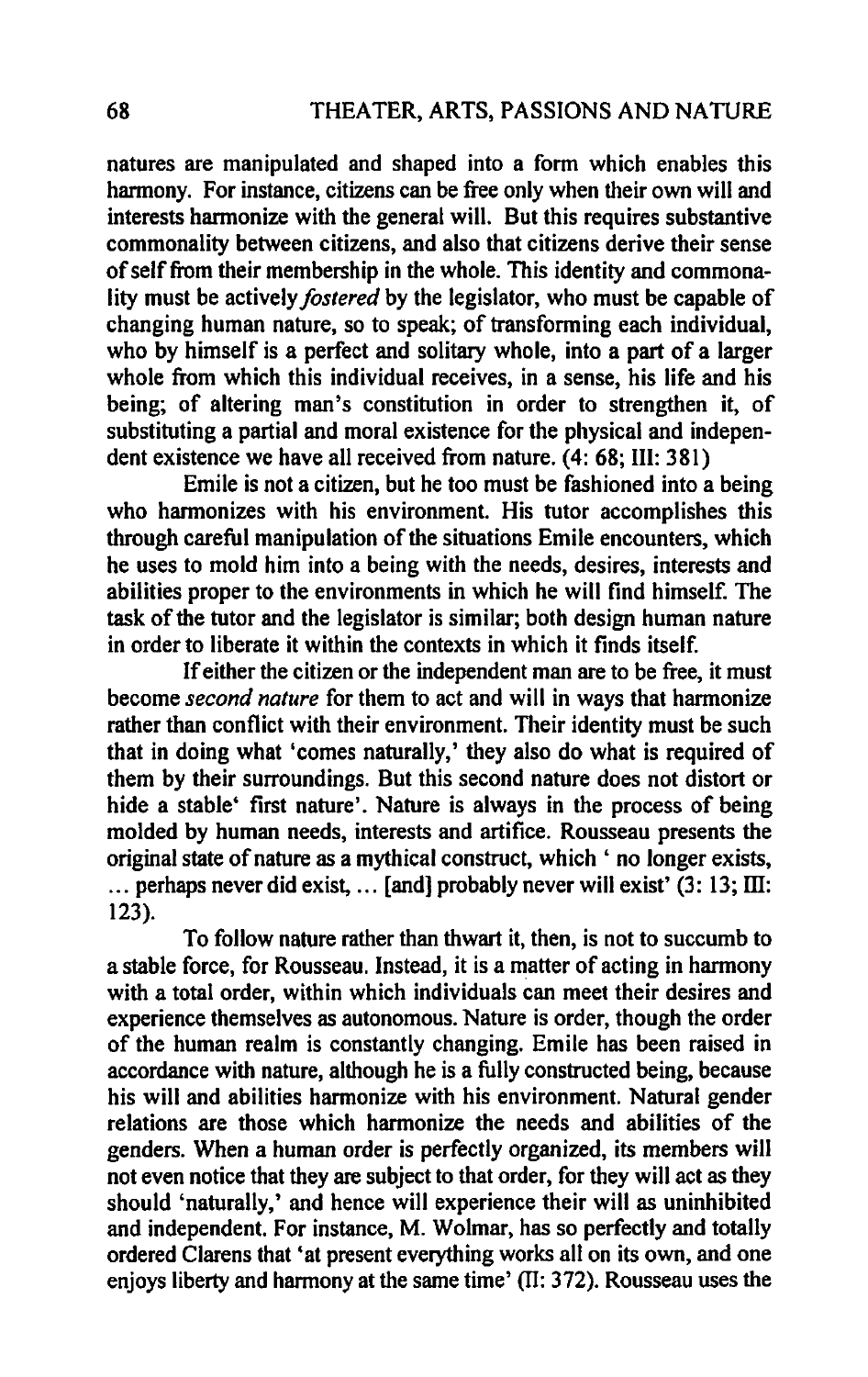same sort of language to describe well-ordered social institutions and well-arranged nature. When he criticizes an institution or action for being unnatural or against nature, it is not because it is a cultural construction, but because it creates disorder, and a lack of fit between people's wills and the demands of their environment.

If we are the creators of nature, then we must ask how this creating is accomplished. Throughout Rousseau's writings, his central means of creating nature is through successive performances or *stagings.*  One of the most notable features of *Emile* is the way that the tutor raises his pupil through a series of such staged performances, which are carefully orchestrated so as to shape his identity in specific ways. Memorable examples include an incident with a gardener who lets Emile use a corner of his land, which is designed to form Emile's ideas on private property, and a story of an entire neighborhood getting involved in acting out a scene designed to cure a young boy of his demanding nature. Similarly, in *On the Government of Poland,* Rousseau describes elaborate rituals designed to be performed by and for the citizens of Poland, in order to form their nature and inculcate patriotism and commitment to common interests, values and ways of life. In describing these rituals, Rousseau dwells upon what must be *displayed* and what must be *seen.* The tools for fashioning identity, which include festivals, games, ceremonies and competitions, are designed to be *witnessed.* 

Hence the well-ordered society and the independent man are both works of art. Like Julie's Elysium, they are the product of careful design and manipulation. But the manipulation of human nature is itself accomplished through the use of works of art, namely staged spectacles. Thus the human realm is an artistic product at several levels. The context which shapes human nature within a culture is not a given environment but a set of staged performances. Our nature is shaped by the performances we witness, and because of this nature, our actions automatically constitute further performances, which in turn help to construct the nature of those who witness us. By acting in accordance with our nature, we perform as we were designed to by the legislator or other director of human nature, and we partake in a performance which helps execute that design. Human nature, for Rousseau, just *is* this cycle of performances, this work of art.

The problem Rousseau faces is that the designing and manipulation of human nature must be hidden if it is to be successful. It is integral to realizing our nature that we be free. and our freedom depends on our having been constructed so that what we do and will naturally harmonizes with our environment. However, if we discover the fact that we have been manipulated into being a certain way, then we will cease to experience ourselves as autonomous, and will instead feel constrained by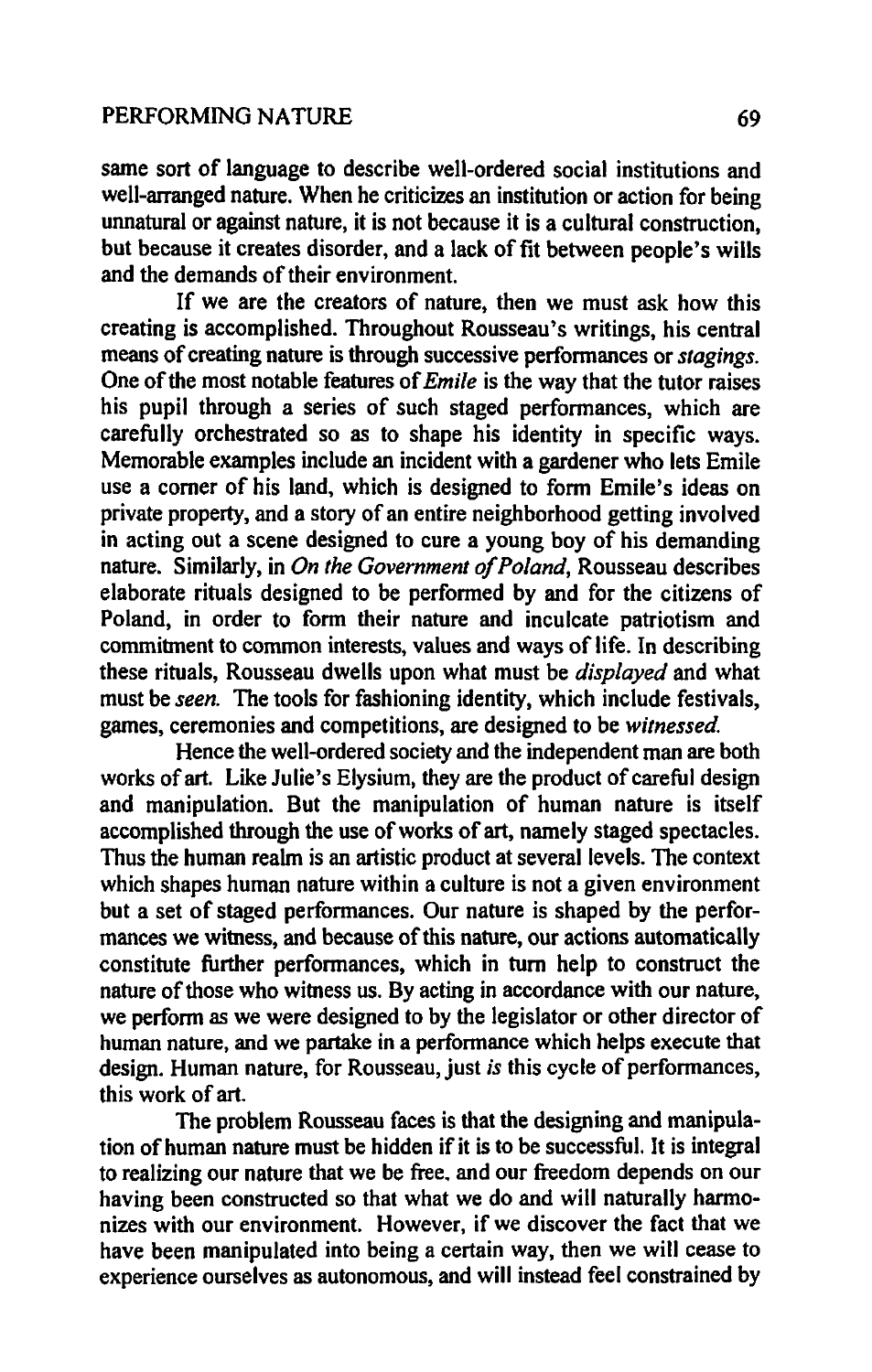an alien will. In his autobiographical writings, Rousseau often describes moments where his own knowledge of the workings of human nature enslave him in just this way. He also points out that Emile will cease to be free if he ever discovers the role his tutor plays in designing his environment so as to design his will. Emile enjoys independence because he experiences his environment as naturally harmonized with his needs and abilities, but if this natural harmony is revealed as the product of an alien will it will be destroyed. The legislator, similarly, must work covertly at reconstructing human nature, never revealing that through their everyday, habitual practices, citizens are participating in staged performances under his direction. This orchestration of mundane practices is, according to Rousseau, the 'heart of political practice,' to which the legislator 'attends in secret *while appearing* to limit himself to the particular regulations that are merely the sides of the arch of which mores ... [are] the unshakable keystone'(4: 165: III: 394).

Our autonomy depends on two factors: we must be *the source* of our own actions, rather than being coerced, and our environment must harmonize with our nature so that our abilities are adequate for realizing our will. But the latter is only possible at the expense of the former, and hence the fact that our identity has been manipulated must remain masked.2 Thus a society must pretend to itself that its members act as they do by choice, but at the same time, it must implement educational institutions that foreclose the possibility of choice. Both the use of performance for the purposes of designing identity, and the masking of this use, are equally integral to enabling freedom and the full realization of human nature.

Women play a crucial and interesting role in this process of constructing nature, for Rousseau. While everyone is an unwitting participant in all sorts of staged performances, using performance to shape identity is women's explicit and defining task. The formation of identity occurs mostly through childhood education, and through the daily habits and practices which shape morality and sentiment. But a woman's twofold role is to raise children and to guide her husband's mundane practices. Women are thus the keepers of their society's

<sup>&</sup>lt;sup>2</sup>This masked manipulation of identity and practices is not only necessary in a society of citizens; once again, when we tum to *Emile,* we discover that the tutor is required to function in much the same manner as the legislator. The tutor must never let on that he is responsible for staging Emile's environment, thereby manipulating his will and inducing his experience of autonomy. Instead, 'the child ought to be wholly involved with the thing. and [the tutor] ought to be wholly involved with the childobserving him, spying on him without letup and without appearing to do so, sensing ahead of time all his sentiments, and forestalling those he ought not to have'  $(189; 1V)$ : 461).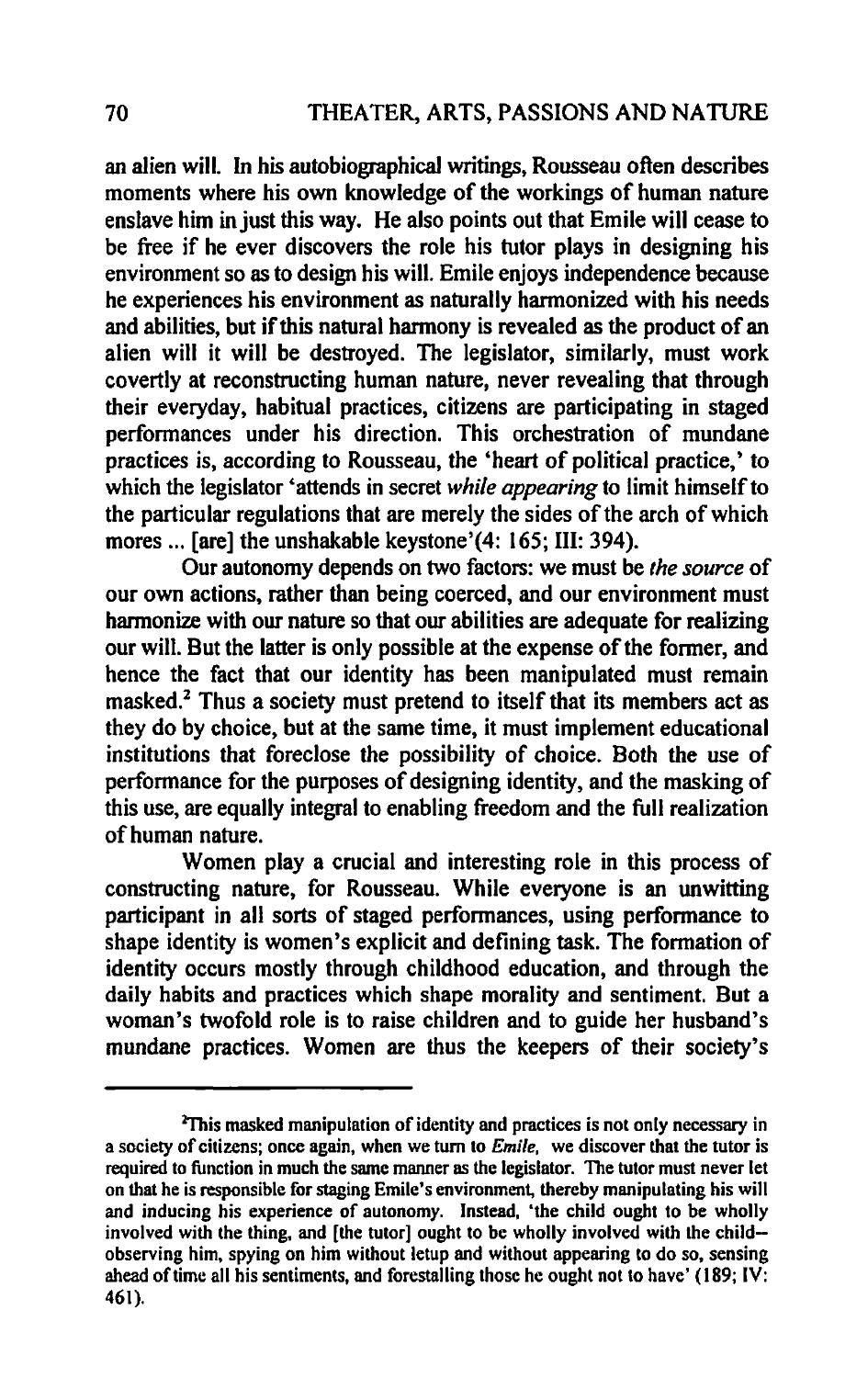#### PERFORMING NATURE 71

morality and identity. It is up to them to 'preserve the love of the laws of the state and concord among citizens' (3: 10; III: 120). While the legislator is the mastermind who designs a social order, it is women's job to institute and maintain this order through their own performances. creating citizens with natures enabling their participation in the general will. The true republican must 'imbibe the love of the fatherland ... with his mother's milk' *(Poland,* 19; 1lI: 966). *Emile* is addressed to mothers, though the figure of the mother quickly disappears in this work (a point to which I will return shortly).

As we should expect given my discussion so far, a woman eoverns her husband and children, and shapes their identity, by *appearing* in various performances which produce a needed effect. In describing how a woman protects morality and creates patriots, Rousseau repeatedly returns to the *sight* she presents and the actions she *displays.*  In the *Letter,* he asks, 'Is there as sight in the world so touching, so respectable as that of a mother surrounded by her children, directing the work of her domestics, procuring a happy life for her husband and prudently governing the home? It is here that she shows herself in all the dignity of a decent woman' (87-8; V: 80).

It is the woman as *spectacle* rather than as agent who has the ability to properly manipulate human nature. Rousseau notoriously argues that women's moral worth and identity resides in how they appear rather than in how they act. Women must not only be faithful, they must appear so, according to the *Emile* they must present a spectacle of faithfulness, if they are to successfully shape their husbands moral sentiments and maintain his sense of union and identity with his family (361; IV: 697-698). While concern with appearances is a dangerous fault in men, it is essential to women, who do not choose their activities based on their intrinsic worth or pleasurableness, but on how they appear while performing them. Women are by nature relative beings, whose substantial identity lies in how they are perceived. We can now see why this centrality of appearance to women's nature is integral to Rousseau's account of women's more general social role. If she is to be the shaper of identity, the one responsible for molding morals and cementing unions, then it is the spectacle she presents and the effectiveness of her performances that will determine her success in carrying out these defining tasks of her gender.

Rousseauean citizens are not only created through the use of performance, but they actually perform their nature. They act by carrying out staged roles but they have no separate, genuine identity distinct from these roles. Men, however, perform unreflectively, and need not concern themselves with how they appear. On the other hand, a woman's performance of her gender identity -- chaste wife, nurturing mother-is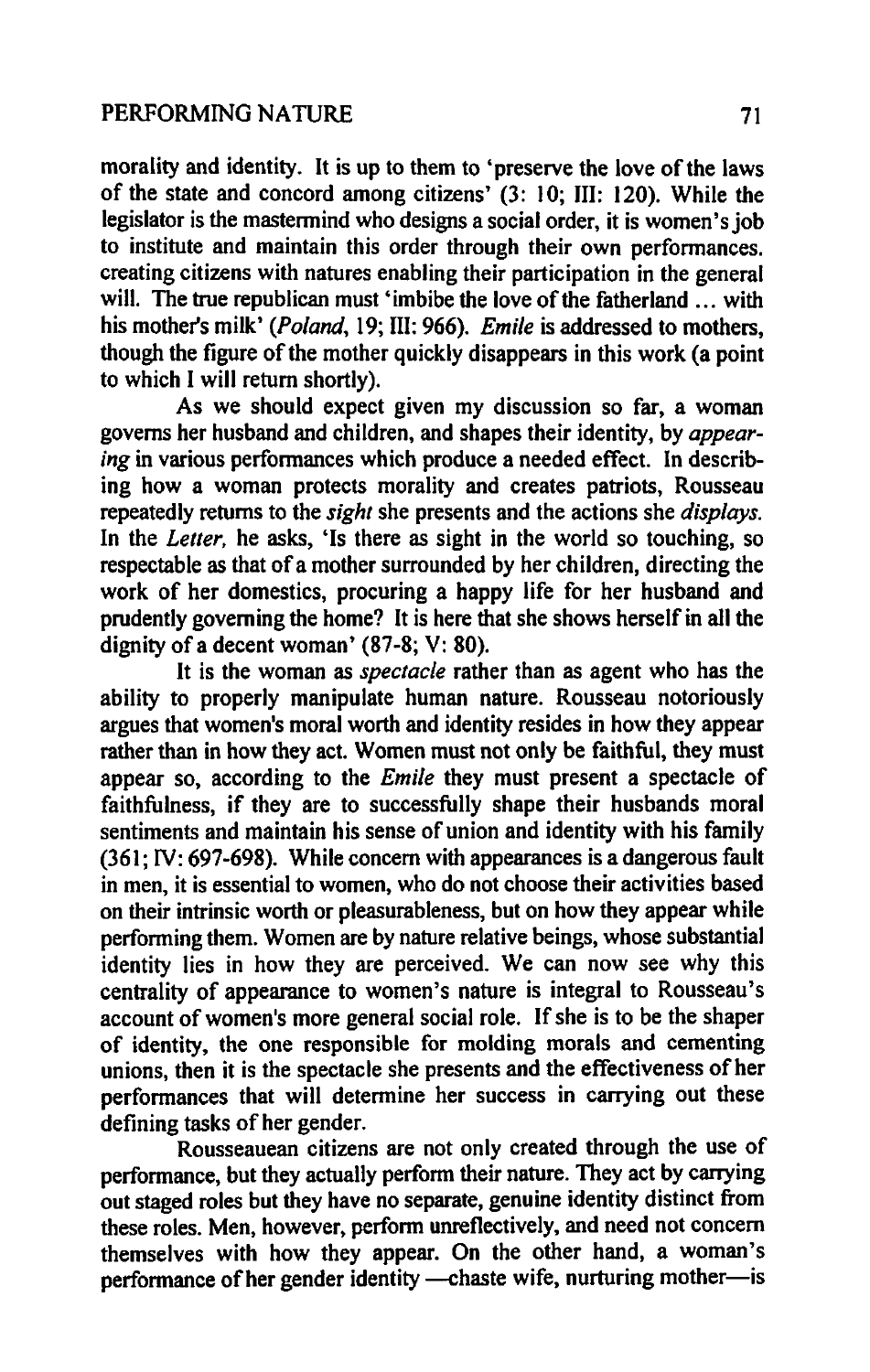essentially a spectacle for the eyes of others, and she must treat it as such. She exists in the reception of her performance, and thus her attention to the effect she produces must be explicit and studied, and no mere product of unreflective habit. She must tum herself into a work of art in order to create other works of art in the men and children whose nature is formed through beholding her. Sophie successfully embodies her gender role because of her conscious use of artifice in designing herself as a spectacle which will manipulate the desires and sentiments of others: 'There is no young girl who appears to be dressed with less study and whose outfit is more studied; not a single piece of clothing is chosen at random, and yet art is apparent nowhere. Her adornment is very modest in appearance and very coquettish in fact' (394; IV: 747).

This passage reminds us of the central use of deception that a woman must make. If her artistry is revealed, it will cease to be effective, for the reasons we have already seen. Thus like other works of art, such as the Elysium and the staged situations, Emile encounters, all signs of the woman's artistry must be removed from the *persona* she displays. However, this reveals an important tension in woman's position. In being defined by her appearance, woman has an essentially public identity. But since feminine identity is by definition performed and manipulative, public displays of femininity serve as public reminders of men's subjection to alien wills. As a result, women must be both on display and at the same time hidden in the private realm. No public recognition of their role as performers is possible without jeopardizing freedom and order within a harmonious society. In several of his works, Rousseau emphasizes that women must avoid public recognition of all sorts. In the *Letter,* he writes admiringly of the ancients, who 'refrained from exposing [women] to public judgment. ... They had as their maxim that the land where morals were purest was the one where they spoke least of women, and that the best woman was the one about whom least was said' (48; V: 44-45).

Women's performances must be masked and silenced, and yet they must be explicitly designed to be seen. Rousseau's solution is to restrict women to the private domain, allowing them to exercise their power only within the home. They must continue to perform and be watched, but a society can never directly attend to or acknowledge what it is that they do. Women are dangerous, because it is essential that they successfully carry out their role, while at the same time they can destroy a social order by making this role public and explicit. It is no accident that when Rousseau turns directly to the topic of child rearing in *Emile,*  the mother quickly disappears, and is replaced by an overtly fictional tutor, a being with no life or responsibilities of his own and superhuman predictive abilities. Dwelling upon this clearly mythical character cannot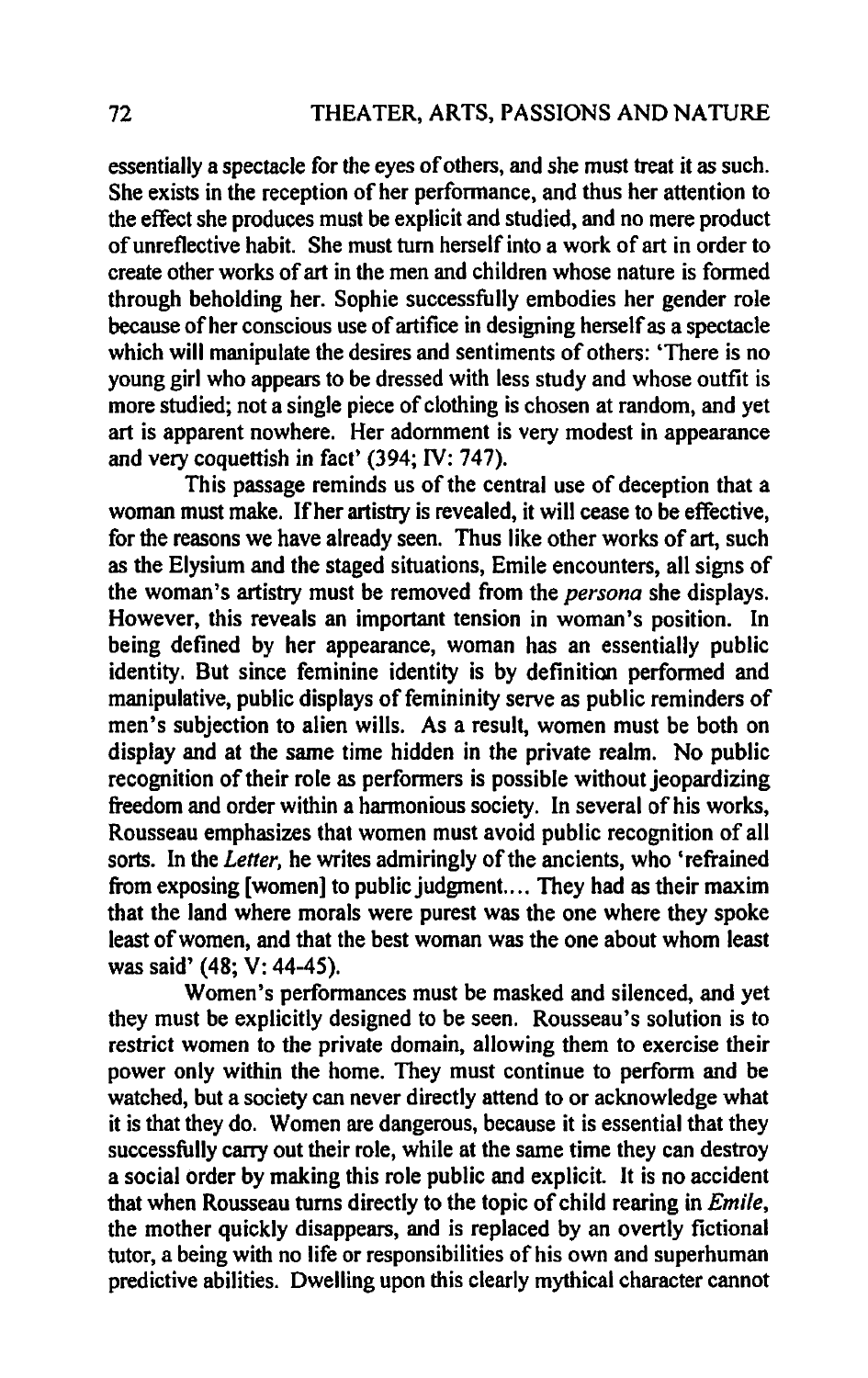threaten our everyday social world.

Although it has taken a long time for me to tum to it directly, the central importance of Rousseau's *Letter to M d'Alembert on the Theater*  to my discussion should by now be quite clear. At first glance, it may be surprising that Rousseau would write a work violently attacking the theater. I have argued that for him, staged performances are the primary tool for shaping human nature and individual identity so as to enable freedom and social harmony. The public theater institutionalizes this crucial social function, and can serve as an effective tool for molding sentiments and influencing the will, as Rousseau repeatedly points out. So why not embrace it as able, when well-managed, to serve as a powerful instrument of human liberation? The problem with the public theater is twofold, and both parts follow fairly directly from my discussion so far. 1 will discuss these in tum.

First of all, in being a public institution, the theater makes explicit what ought to remain implicit, what should never be attended to directly, namely the manipulation of sentiment through staged performance. Just as the feminine must be relegated to the private sphere, the official, public recognition of the theater is dangerous. It acknowledges the general malleability of will and moral sentiment, thereby threatening our experience of autonomy. Unfortunately, Rousseau cannot make this criticism directly, without calling attention to the very manipulations of identity through art whose secrecy must be protected. Thus he is reduced to criticisms which make this point indirectly, through contradicting what he asserts elsewhere. He writes of the actor, 'I do not precisely accuse him of being a deceiver but of cultivating by profession the talent of deceiving men, and of becoming adept in habits which can be innocent only in the theater, and can serve everywhere else only for doing harm (80; V: 73).

Since Rousseau devotes so much time in other works to describing how just these skills can be used to promote liberty and harmony, we need to read this statement as obliquely suggesting an almost opposite critique, namely that the actor's very being calls attention to these skills and their possible uses. We go to the theater to put our sentiments temporarily in the hands of others. Within the course of a couple of hours, we are carried from rage to joy to fear. There is no pretense that we are the source of these feelings—we sit passively in a dark theater, and relinquish control. The theater is not only a place to *see*  but a place to *be seen,* an arena of universal performance, where the art of appearing is the focus of attention and the measure of success. In other words, the institution of the public theater is a grotesque imitation of the process by which our identity is in fact constructed. Its true nature and functioning cannot be disguised, and are in fact given public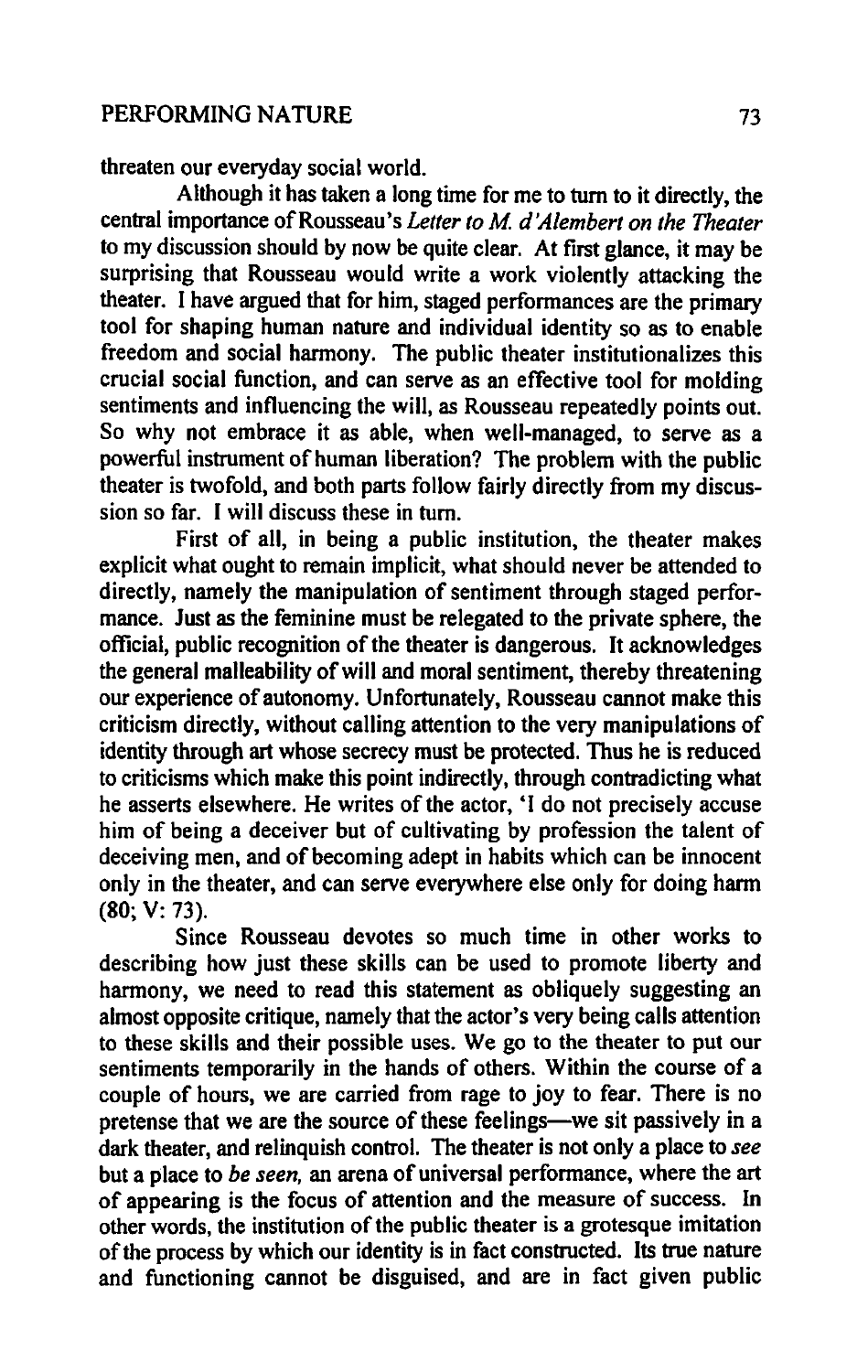recognition, and it is therefore a threat in calling attention to the mechanisms it mimics.

The second problem results from the fact that the theater has only bounded and temporary control over us, giving us experiences which are intentionally out of step with the rest of our lives. This means that the way we are changed when we enter the theater is unnatural. I have suggested that 'the natural' is that which is an integral part of a total order whose elements are in automatic harmony with one another. OUT experiences in the theater, however, are designed to compete with the order that governs the rest of our lives. The theater thus perverts and challenges our natural lives, and the harmony that they potentially enjoy. Rousseau complains ironically, 'Is it not a well-balanced harmony between the spirit of the stage and that of the laws, when we go to the theater to applaud the same Cid whom we would go to see hanged at the Grève?' (69; V: 64)

The theater is unnatural and subversive, not because it manipulates us with performances, which is what culture does anyhow, but because it *can* change us into beings who do not harmonize with the order that rules the rest of the human realm. The sentiments it induces are not integrated with the needs of everyday life, and it thereby threatens to undermine the harmony that ought to exist between the wills of individuals and the demands and possibilities of their environment. Like the rituals instituted by the legislator, theatrical performances stimulate shared sentiments in their audience, but these are not sentiments which promote or are incorporated into a general will capable of providing a stable nature for its participants. Hence unlike the everyday performances which hold together a society, theatrical performances do not create human nature but rather *subvert it.* 

Both these threats that the public theater poses apply only to a state such as Geneva, whose citizens (according to Rousseau) experience themselves as autonomous and enjoy social harmony. A state governed by *amour-propre* will have no innocence to lose when the mechanisms of performance are revealed. Likewise, a state which is not well-ordered, and whose citizens have not been properly constructed, will not be threatened by a public theater, for such a state has no genuine, fully realized *nature* of its own to be subverted.

It should come as no surprise that Rousseau's treatise on the dangers of the public theater contains lengthy discussions of women's proper place, and in particular, the importance of restricting displays of femininity to the private sphere. We have seen that women's essence is theatrical, and that women and theatrical performances play the same necessary but dangerous role, which must be hidden if order and freedom are to be protected. Marshall comments that 'theater is especially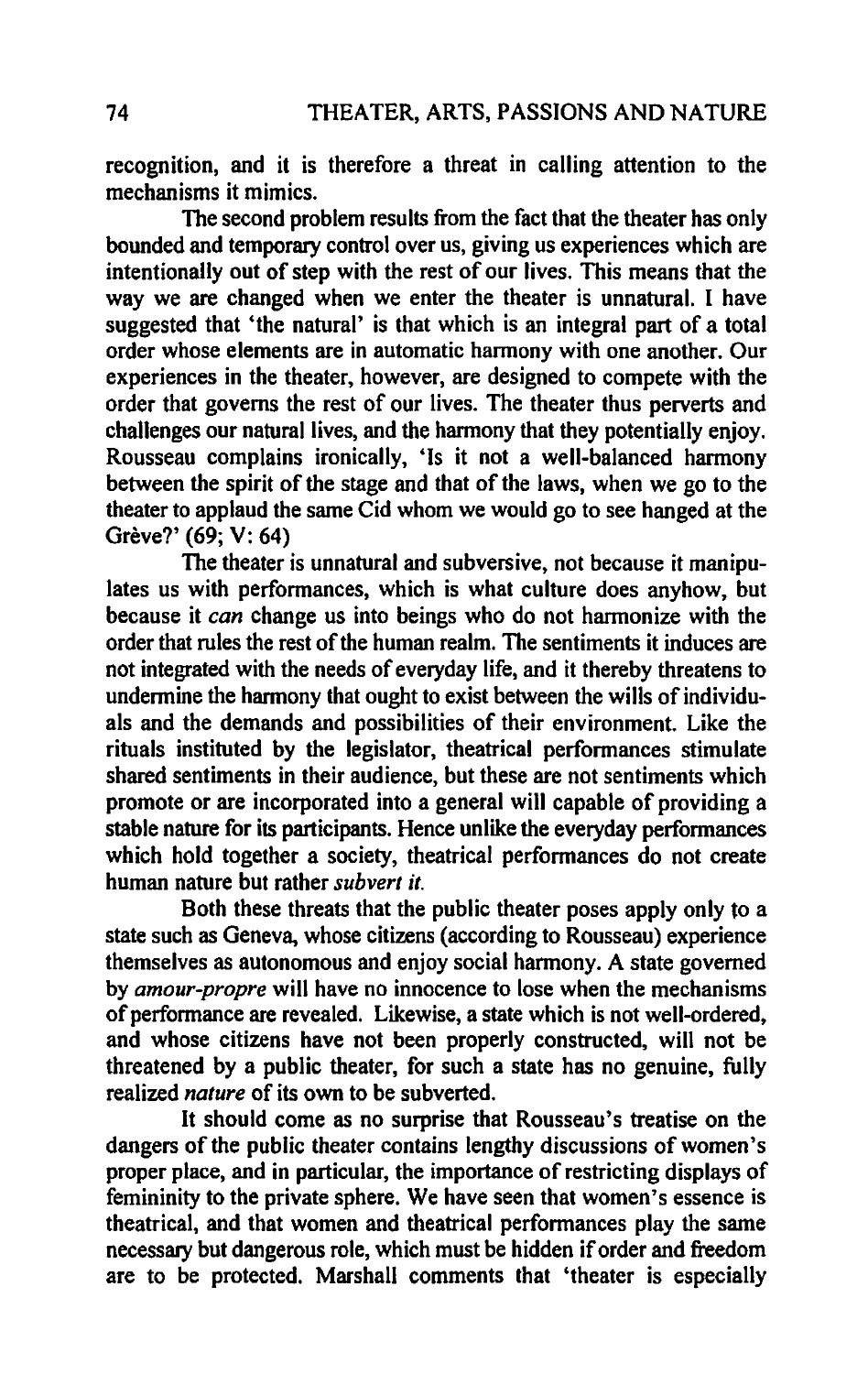dangerous for women, according to Rousseau, because it plays upon their already theatrical nature.<sup>3</sup> But it seems more pertinent to say that the theater is dangerous like a woman.Throughout the *Letter,* Rousseau insistently uses the term 'indecent' to describe both the public theater, and the woman who displays her femininity in public forums. The theater and the indecent woman are guilty of the same crime, namely displaying publicly what ought to be used covertly. The indecent woman is a mocking imitation of the virtuous woman-her actions are exaggerated, her clothing and makeup are flamboyant, she seduces in public. In short, she reveals the artistry that goes into the performance of feminine identity. The men who are helplessly attracted to her are thus forced into awareness of the fact that their will can be directed and shaped by alien wills. She and the public theater are both living demonstrations of how volatile and how little under men's control their own will and passions are. Rousseau's fear is that the unmasked use of art to refashion sentiment will create chaos, destroying the fragile social harmony of a state like Geneva, which must be carefully arranged and maintained.

Within the *Letter,* Rousseau offers little justification for his leaps from the topic of the theater to the topic of indecent women—the link between these is, for him, self-evident. The question of the proper behavior of woman is equivalent to the question of how performances and staged spectacles ought to be regulated. He describes the theater as women's domain, and claims that its institutionalization 'extend(s) the empire of the fair sex to make women and girls the preceptors of the public, and to give them the same power over the audience that they have over their lovers' (47; V: 43). Rousseau's grounds for claiming that there is a literal link between the power of the theater and the power of women are flimsy at best--the existence of actresses, the frequency with which stories of romantic love are the subject of plays. The link is primarily a metaphorical one. 'A people will always perish from the disorder of women,' Rousseau wams (109; V: 100). The stage is a source of similar disorder, because it sets up an alternative, microcosmic order of human affairs. This alternative order mockingly imitates and displays the means by which our sentiments are constructed, and demonstrates the fragility and contingency of our normal sentiments.

Rousseau devotes the last part of the *Letter* to describing more appropriate uses of performance and artistry. Returning to the suggestions he makes in his other political works, he argues that instead of establishing theaters, where one group of people performs explicit

<sup>&</sup>lt;sup>3</sup>Harold Bloom, *Jean-Jacques Rousseau*, (New York: Chelsea House, 1980), 269. My emphasis.